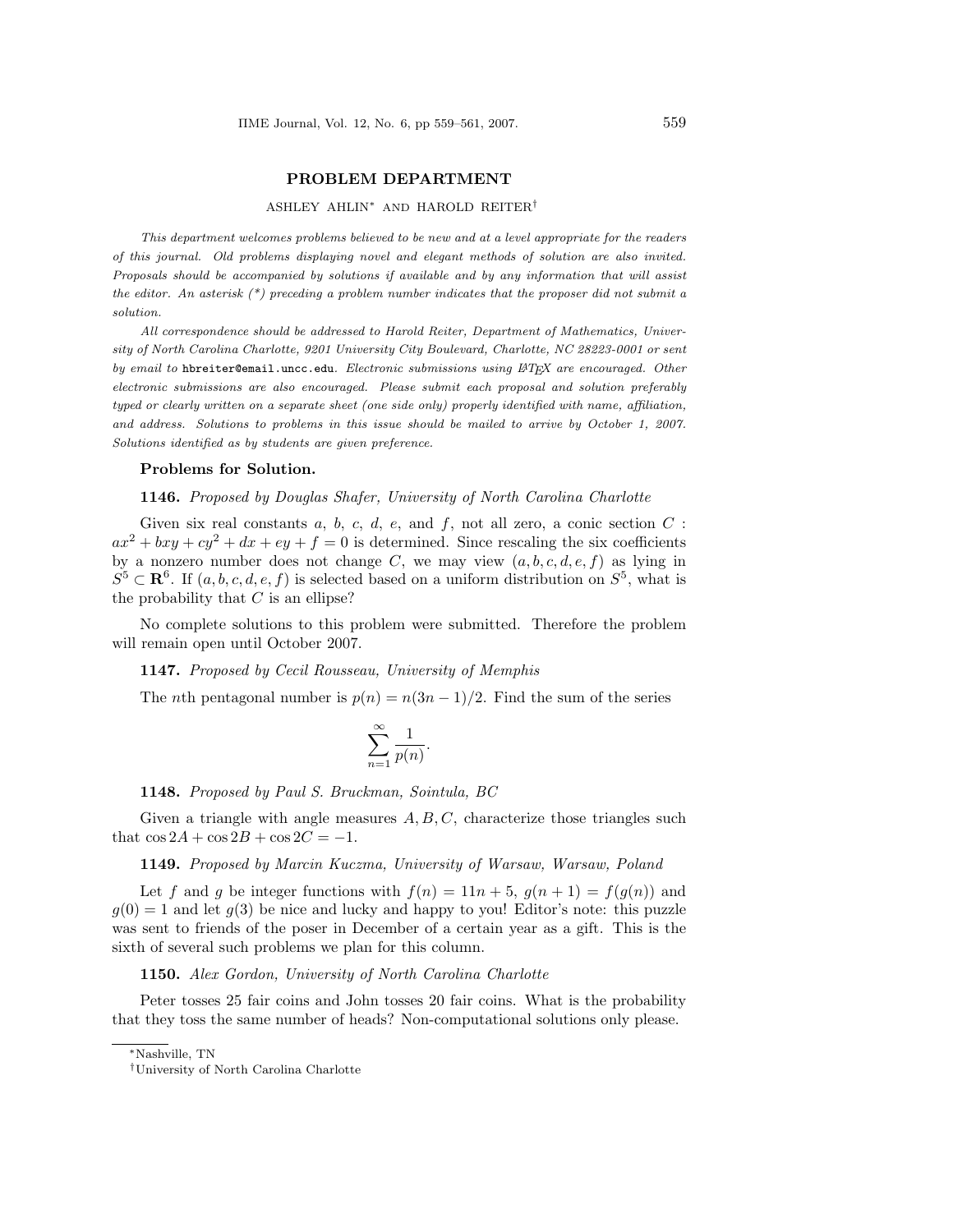#### 560 AHLIN and REITER

1151. Proposed by Ovidiu Furdui, Western Michigan University, Kalamazoo, MI Evaluate

$$
\int_{0}^{1} \left\{ \frac{1}{x} \right\}^{2} \left\{ \frac{1}{1-x} \right\}^{2} dx,
$$

where  ${a}$  is the fractional part of a.

1152. Russell Euler and Cathy George (student), Northwest Missouri State University

Centered Triangular Numbers. The centered triangular numbers  $T_n$  are defined as follows.  $T_1 = 1$ , and for each integer  $n > 1$ ,  $T_n$  is the number of dots in the  $n - 1$ triangles shown below. Note that the number of vertices on each edge of each triangle is one larger than the number on the edge of the next smaller triangle. Thus, the first four centered triangular numbers are 1, 4, 10, 19. Express  $T_n$  in terms of the  $n<sup>th</sup>$ triangular number  $t_n$  and  $n$ .



1153. Proposed by Cecil Rousseau, University of Memphis, Memphis, TN

Let  $\phi = (1 + \sqrt{5})/2$  denote the golden ratio. Establish the log-trig identity  $\log^2(2\sin(2\pi/5)) + \log^2(2\sin(4\pi/5)) = (\log^2($  $\sqrt{5}$  + log<sup>2</sup>( $\phi$ ))/2.

1154. Prithwijit De, University College Cork, Cork, Ireland

Evaluate 
$$
\int_{0}^{\pi/4} \frac{\ln(\cot \theta)}{(\sin^{n} \theta + \cos^{n} \theta)^{2}} \cdot \sin^{n-1} (2\theta) d\theta
$$
 for  $n = 1, 2, 3, ...$ 

1155. Proposed by Stas Molchanov, University of North Carolina Charlotte, Charlotte, NC

Prove that there is no solution to  $x^5 - nx + 1 = 0$ ,  $n \geq 3$  obtainable with radicals.

1156. Proposed by Paul S. Bruckman, Sointula, BC

Given that a, b, c are real numbers such that  $a^4$ ,  $b^4$ ,  $c^4$  satisfy the triangle inequal-Given that  $a, b, c$  are real numbers such that  $a^2$ ,  $b^2$ ,  $c^2$  satisfy the triangle inequality, with  $\Delta(a^2, b^2, c^2)$  acute, let  $F(x) = \sqrt{1 - a^2x} + \sqrt{1 - b^2x} + \sqrt{1 - c^2x}$ , defined over a suitable domain. Determine conditions for there to be a (real) solution of the equation  $F(x) = 1$ , and find any such solution(s). Solutions, if any, may be expressed in terms of triangle areas, using Heron's formula.